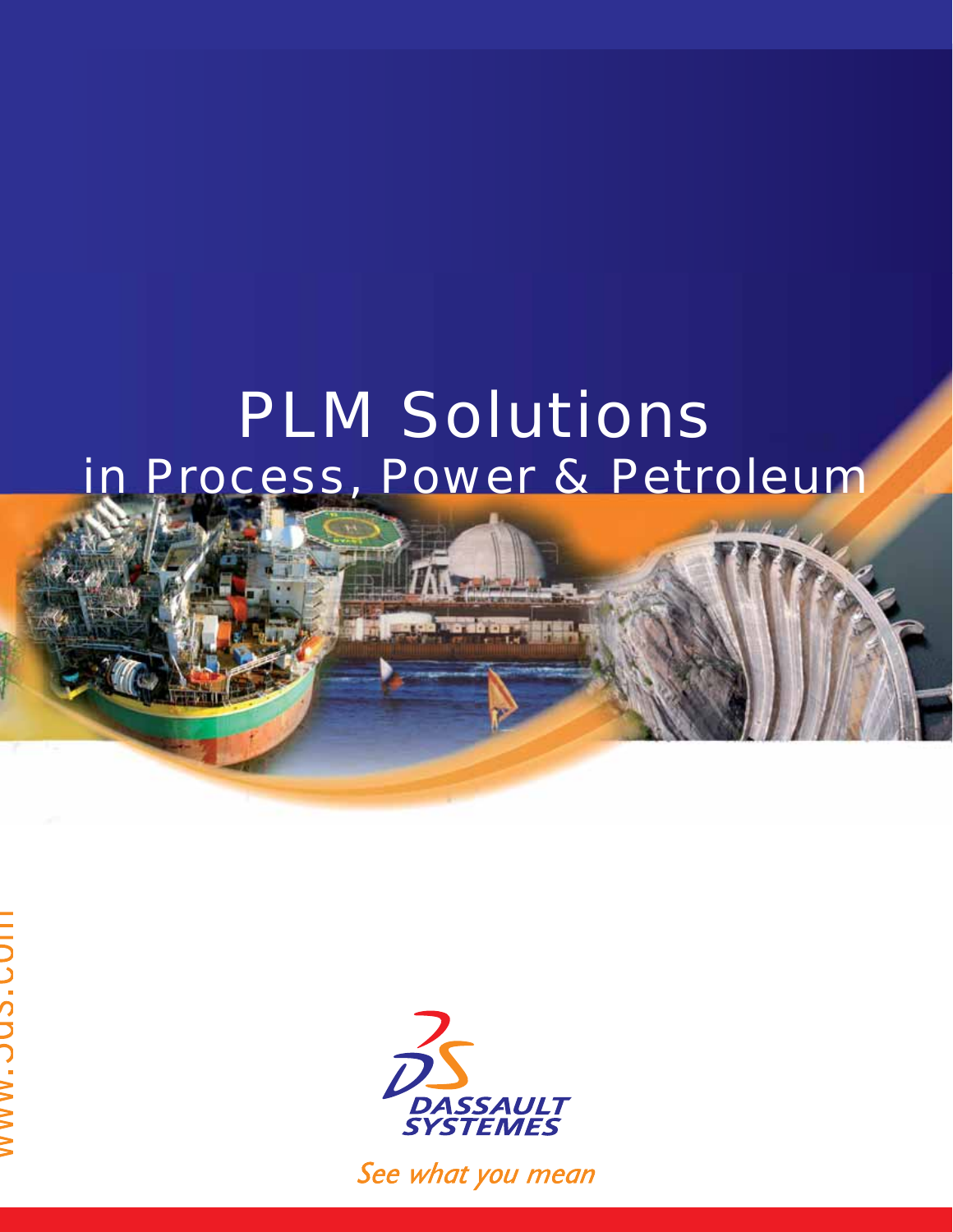

# **Innovative Approach to Plant Design, Construction and Management**

Modern plants are incredible machines. They extract minerals from ores and oil from the ocean floor, process food, and produce energy to light up entire regions. With major economies and population relying on them, the repercussions of project delays and operational failures are enormous. Once online, these plants and structures must operate efficiently round-the-clock for at least 20-30 years.

Across the **Process, Power and Petroleum (PP&P)** industries, customers are demanding. With trillions of dollars worth of assets, owners & operators realize that operating profitability is as important as the initial price paid. The EPC (Engineering Procurement & Construction) firms responsible for plant design and construction are under pressure to deliver quality construction, maximum availability and a design that requires minimal staff to operate.

Design and business innovations are needed to deliver an energy efficient plant that meets strict regulatory standards and brings lifetime values. With organizations shifting businesses from total design-build to an assembly model where significant components are outsourced, no one can afford to do business as usual.

#### **Dassault Systèmes PP&P Product Lifecycle Management (PLM)**

**Solutions** advance the pursuit of innovation by integrating business environment with cutting-edge tools for design and engineering. Turning innovative ideas into market-leading products demand flexible business processes supported by integrated engineering solutions. Internally and throughout your value chain, our solutions serve to enable innovation by bringing people and processes together and providing them with the resources they need to design, construct, operate and maintain the plants. With centralized, 3Dbased repository plant lifecycle information available throughout the enterprise, stakeholders can plan, operate and perform changes to the plant functions more easily and with less financial repercussions.

We have helped owners and operators, EPCs, services providers, suppliers and contractors across the PP&P spectrum - ranging from chemicals, mining, oil & gas, metals, to paper, power and utilities become information-based, flexible and profitable organizations that deliver and own outstanding plants and structures.

Take on a new, innovative approach to plant lifecycle management! Here are the benefits brought by our solutions:

- Accurately assess initial requirements before committing to capital equipment orders. •
- Efficiently balance owner requirements with best practices and regulatory compliance. •
- Perform as much design work and simulation as early as possible – ideally before bidding for a project – to ensure the plant can be built profitably at the price quoted. •
- Better project execution with real-time information that is updated automatically through links to business processes, tasks, documents, deliverables and other data sources. •
- Design and engineer multi-disciplinary components from structure to electrical and fluid systems - to ensure that the plant is built right the first time. •
- Virtually plan how plants and structures will be constructed to minimize costly rework. •
- Optimize operation and maintenance processes to reduce downtime and deliver long term profits to the owners. •
- Ensure compliance to regulatory and safety standards •
- Maximize design and knowledge reuse from one successful project to another. •
- Manage complexity, including sophisticated plant systems, and the interdependent work of engineering consultants, suppliers and the construction sites. •
- Give visibility of evolving design and changing requirements to all stakeholders during new or retrofitting projects. •
- Provide owners and operators a primary repository to all plant information and the processes that govern them throughout their lifecycle. •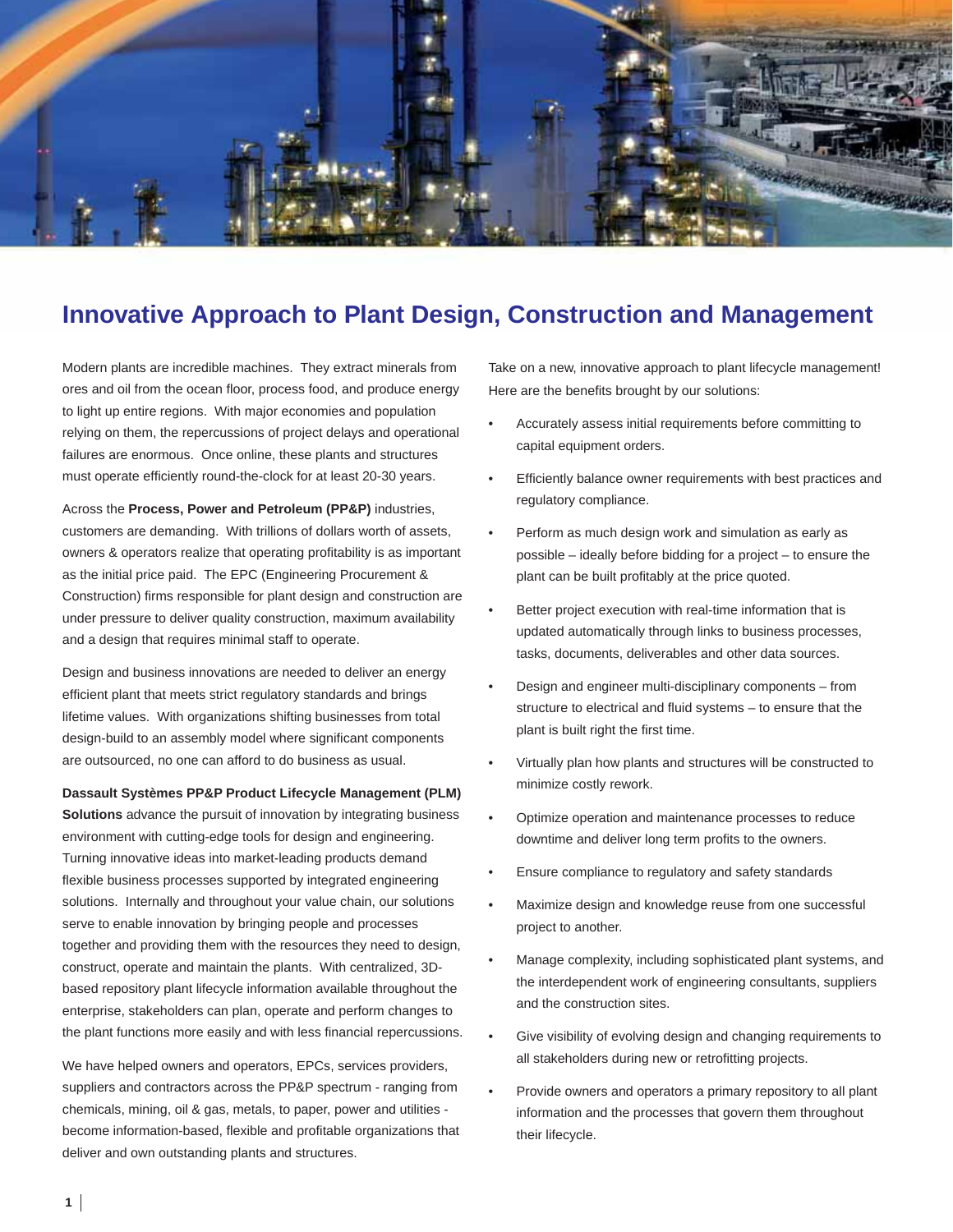

# **Fuel Innovation! Spark Collaboration with Integrated Solutions!**

Dassault Systèmes PP&P PLM solutions are a suite of applications, services, and industry proven methodologies that address the unique needs of the Process, Power & Petroleum industries. Our solutions are built upon a set of integrated design, engineering, manufacturing, and business process management applications (\*) that are based on a common architecture.

Each solution can be purchased and implemented individually to solve specific engineering or business challenges. Together, these complete set of advanced, industry specific solutions help you manage your entire product lifecycle, from concept to decommissioning, taking you from one successful project to another.

|                            | Engineering<br>and Coordination | Construction<br>and Coordination | Maintenance<br>and Operation |
|----------------------------|---------------------------------|----------------------------------|------------------------------|
| <b>Project Management</b>  |                                 |                                  |                              |
| Asset Lifecycle Management |                                 |                                  |                              |
| <b>Supplier Management</b> |                                 |                                  |                              |
| Simulation and Validation  |                                 |                                  |                              |
| <b>Fluid Systems</b>       |                                 |                                  |                              |
| <b>Electrical Systems</b>  |                                 |                                  |                              |
| Mechanical                 |                                 |                                  |                              |
| <b>Structural Frame</b>    |                                 |                                  |                              |
|                            |                                 |                                  |                              |

*(\*) Dassault Systèmes industry solutions leverage the strengths of our brands (CATIA for designing the virtual product, SIMULIA for virtual testing, DELMIA for virtual production, ENOVIA for collaboration and business process management, and 3DVIA for customer experience) and can be complemented by specifi c offerings from our partners.*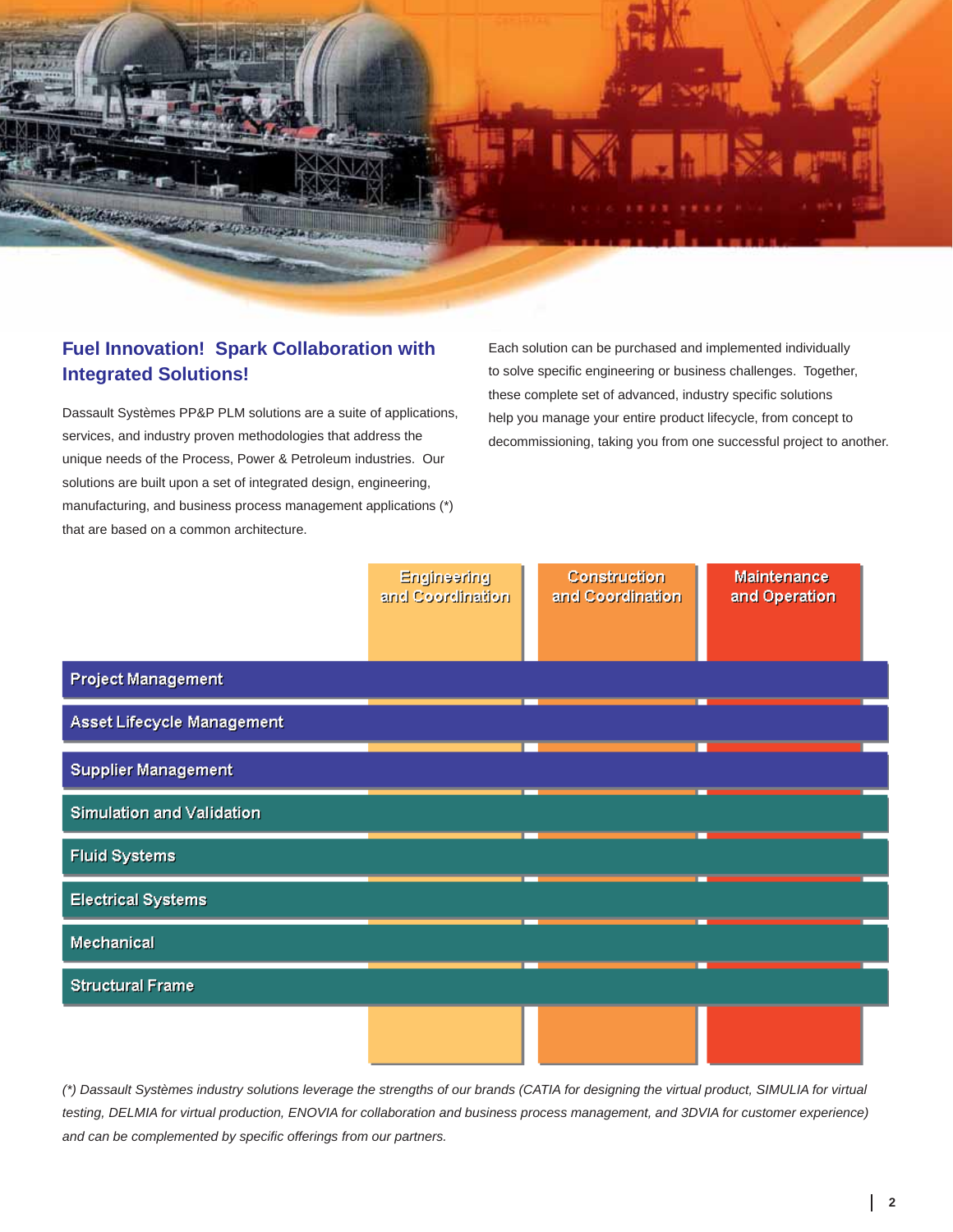

# **Engineering and Coordination**

Plant engineering is a highly collaborative and cross-discipline effort. Coordinating plant engineering across stakeholders is a daunting task as pressure increases to meet more complex design requirements. Ongoing engineering changes – especially in cases where there are multiple configurations involved  $-$  make it difficult to keep bills of materials (BOMs) and other product data accurate and synchronized across the enterprise and the product lifecycle.

EPCs, suppliers, and regulatory groups are turning to DS to handle both engineering and the coordination tasks associated with it. These tasks begin with early project specifications and extend through to initial construction planning. DS PLM provides a single repository for all data, from product specification to manufacturing requirements, in order that data can be securely accessed in real-time across the enterprise. Project data coming from various disciplines – mechanical, fluid, electrical, concrete and steel structure, etc. - are captured within a unified product definition for rapid access, concurrent engineering, and design validation.

DS PLM configuration management capability, advanced through intense research and development activities in various complex manufacturing industries, enables companies to manage design options for a single plant or reuse design across projects. Coupled with workflow and shared catalogs, changes specific to a configuration or across projects can be rapidly communicated to related stakeholders. In contrast to traditional PDM systems, inwork product structures, digital mockups and Engineering BOMs can be made available to construction planner or customers before a design release, providing valuable early insights to on-going project development and giving construction planning a head start.

PP&P Engineering and Coordination solution also includes functionality developed especially to meet the unique needs of PP&P industries. For example, there is a function that automatically identifies clashes in the plant design, which can be solved as penetrations for routing piping, HVAC or electrical cableways. This advanced type of clash detection offers a flexible way of automating cross-discipline engineering and eliminates last minute errors that so often seem to occur with paper-based or disparate systems.

As customers are bring in teams from multiple organizations, there is usually a need to accommodate multiple CAD systems. Multi-CAD support is built into our solutions so that teams can freely review and exchange data while tracking changes and configurations across multiple CAD systems. These functions are available to a broad range of mechanical CAD systems including CATIA, PTC, UGS, and Autodesk, as well as plant design solutions from Intergraph, AVEVA and Bentley.



#### **PP&P Engineering and Coordination solution includes:**

- Design change and configuration management •
- Engineering BOMs •
- User, team, and organization information flow •
- Workflow management •
- Product structure and work breakdown •
- Penetration and clash management •
- Digital mockup review •
- Multi-site collaboration •
- Multi-CAD management •
- Catalog management •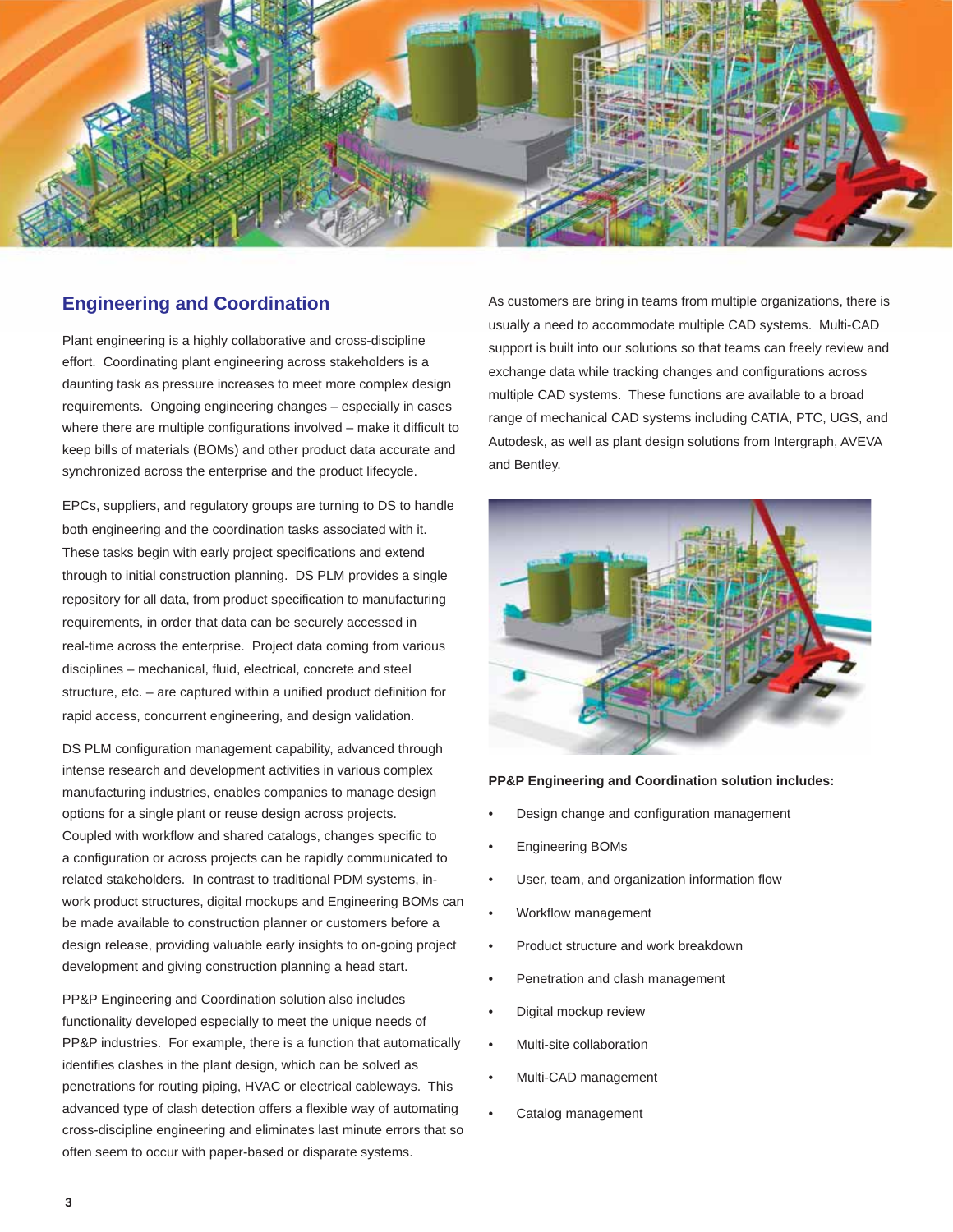

# **Construction and Coordination**

In an industry where 80% of projects experience tremendous cost overruns and schedule delays, EPCs are more focused than ever in managing construction costs and schedules. A typical construction or retrofitting project involves innumerable elements that must stringently coordinated and executed in order to complete a project on time and within budget. Whether the construction is for a new site or upgrading an existing facility with on-going operations, interconnected activities must be carefully planned to reach the optimum, safest sequence and with minimum downtime.

EPCs rely on DS fully integrated PLM environment that supports design-to-construction approach in order that both design and construction processes can be optimized concurrently and in ways that would best utilize available resources. DS PLM virtual construction portfolio offers extensive capabilities unmatched in the industry. Early and throughout the design process, plant construction planning, scheduling, and sequencing can be virtually defined and simulated to reduce the occurrence of constructiondelaying problems that typically arise when the structural systems and large equipment are ready to be placed.

This solution includes scheduling integration with tools such as Primavera and MS Project, equipment placement, human simulations including aspects of vision, display and motion as well as feasibility studies of remotely operated devices. In addition, material handing and flow to the site or storage and spending curve analysis on material and resources can be studied ahead of time to minimize project risks. As all components are included in the planning, initial requirements, costs, and construction time can be estimated quite accurately prior to capital orders.

DS PLM environment maintains the relationships between design data and construction data. This helps EPCs track late changes, identify parts that may be impacted by design changes and study the impact of the changes on construction. This integrated PLM environment gives EPCs the information they need to predict the cost of changes in dollars and time so that they can decide whether or not to renegotiate the terms of the contract.

Although interconnected and change controlled, the construction and maintenance structures and sequences can be rearranged independent of the design structure, providing full flexibility to support an EPC's preferred organization for construction. Since changes are inevitable in the real world, DS PLM offers functionality to rapidly assess different alternatives to the construction process and 'build-around' so that the revised plan will be as smooth and efficient as possible.

Upon completion of the design and virtual construction, plant design, plan details and specification data are transferred to the workers in form of easy to follow instructions that includes 3D replay of the sequence to help minimize errors and trainings.



#### **PP&P Construction and Coordination solution includes:**

- Work and process flow •
- Construction planning and scheduling •
- Construction work instructions, documentations and simulation •
- Construction simulation •
- In-process product modeling •
- Human simulations •
- Manufacturing BOMs •
- Process equipment and layout optimization •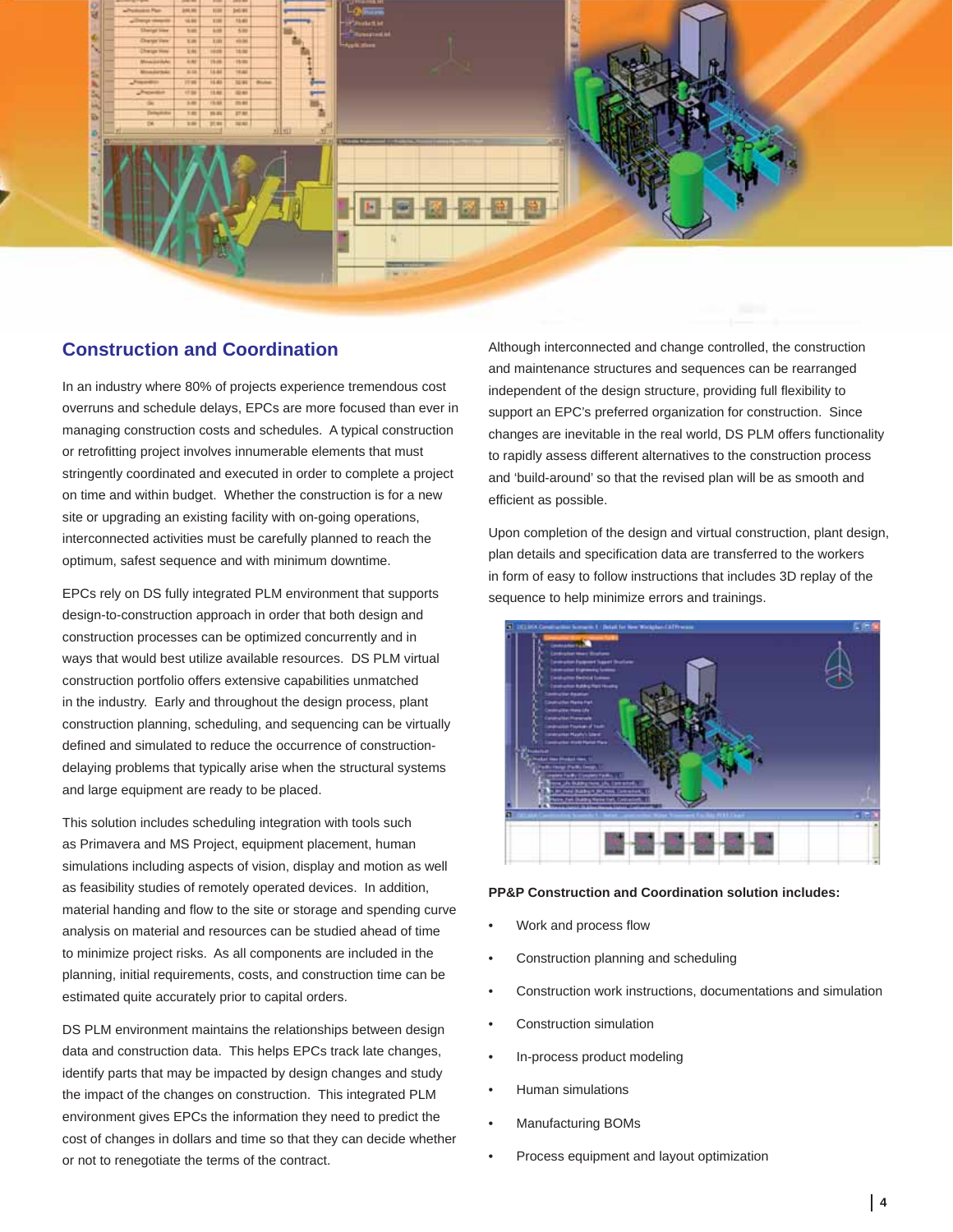

# **Maintenance and Operation**

In an industry where \$15.8 billion is lost every year due to operational inefficiency and shutdowns costing anywhere between \$1 million to \$5 million a day, informed users realize that total lifetime ownership costs is as important as the initial price paid. With trillions of dollars worth of assets in the field and having just one plant, generator or oil rig out of service for a few days can have tremendous impact on volatile profits. Owners/operators in diverse industries, from chemicals, mining, metals, oil and gas to paper, power and utilities must be able to conduct maintenance in as short period of time as possible and they are pressuring the EPCs to deliver plant designed with this goal in mind.

In DS fully integrated PLM environment, operational and maintenance processes of a plant are optimized early during plant design development. Engineers can leverage safety rules and environmental protection requirements that have been entered in the system to ensure that plan operation and maintenance sequences are safe for the workers and protect the public from potential hazards. This solution includes human simulations including aspects such as vision, display and motion as well as feasibility studies of remotely operated devices. As components and the human aspects are included in the planning, operational and maintenance sequences can be optimized for safety, time and costs.

The process of virtually defining a plant captures and produces records of tremendous value to owners and operators, including original system specifications, classification society documents, equipment attributes and machinery arrangements. This data, when maintained along with the repair records, technical documents, and maintenance and operations records, is a vital asset.

The benefit of maintaining and re-using this information throughout the lifecycle of the plant is obvious. DS PLM therefore offers EPCs an opportunity to extend their current business by offering owners and operators well-defined data for use in ongoing operations. In operating a complex plant, many well documented processes must be executed to satisfy different organizations, from safety to security to maintenance operations such as equipment overhaul or replacement.

DS PLM environment has the ability to store and manage both processes and best practices for reuse in future plants and to simulate these processes to optimize operation of the plants. By re-using the product structure template to organize the data set, the information becomes accessible to operations personnel. Databases can then be replicated and shared and new information can be added to support operational requirements. In cases where new and unproven tasks must be conducted, for example, digital mockup and simulation can be of great value in planning and testing different alternatives.



#### **PP&P Maintenance and Operation solution includes:**

- Systems diagrams, including Piping and Instrument Diagrams (PID), schematics and electrical one-line-diagrams •
- Operations and maintenance simulations •
- Hazard and safety assessment •
- Shutdown and turnaround planning •
- Equipment and systems inventories •
- Equipment replacement •
- Engineering document and specifications management •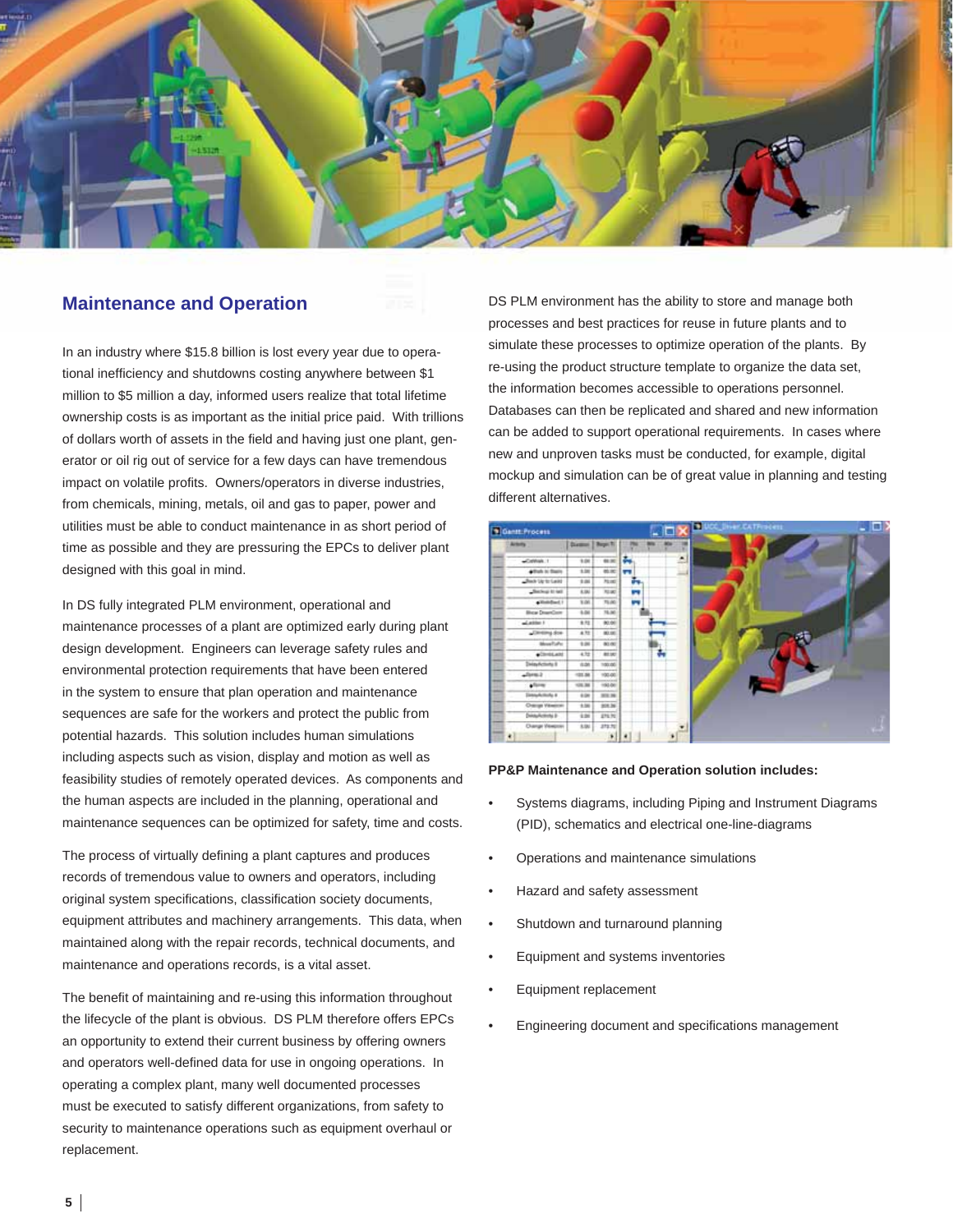

# **Project Management**

Delivering a complex plant such as a nuclear generator, oil refinery, offshore platform or other complex plants need a strong backbone to ensure consistency along the development and construction time. EPCs, owners and operators must know how to manage complex collaboration involving internal and external teams of prospects, customers, suppliers and partners from the onset of the project to commissioning so that the plant is constructed with superior quality, on time and on budget.

Owners/operators and its value chain can concentrate critical resources on the most profitable projects while standardizing on business processes across the extended enterprise. PP&P Project Management solution provides project pipeline dashboards management that gives real-time visibility into a project's status in terms of schedule, resources, process and costs. This collaborative project management solution dramatically increases the productivity of globally distributed users by executing projects and programs with real-time information that is updated automatically through direct links to business processes, tasks, documents, deliverables and other data sources.

Our robust requirement management capabilities promote collaboration between project managers and technical teams while capturing and processing the voice of customer, coupled with regulatory compliance requirements. Based on the list of candidate requirements, engineering can establish a proposed list of features which represents the customer's view of the product capabilities prior to the availability of the actual technical solution.

This solution enables companies to optimize staffing plans with real-time utilization reports to assess availability of key skills across all projects and drive a phased-base decision making process using best-in-class process templates with predefined phases, gates and milestones. With the increase of product development complexity combined with a more widely distributed product development team has fueled the demand for solutions that will help companies in their transition from traditional linear processes to solutions that support parallel development. Advances in data collection, collaboration,



and analysis tools allow teams to work together and share information more effectively.

As in any product with a long life cycle, sometime there is a need to add or change plant functions after it has been commissioned. This solution can help you with major retrofitting projects as well as new projects

#### **PP&P Project Management solution includes:**

- Requirement Management •
- Project template management •
- Project content management •
- Project work breakdown structure •
- Project resource management •
- Project planning and scheduling •
- Project dashboard •
- Business/ROI analysis •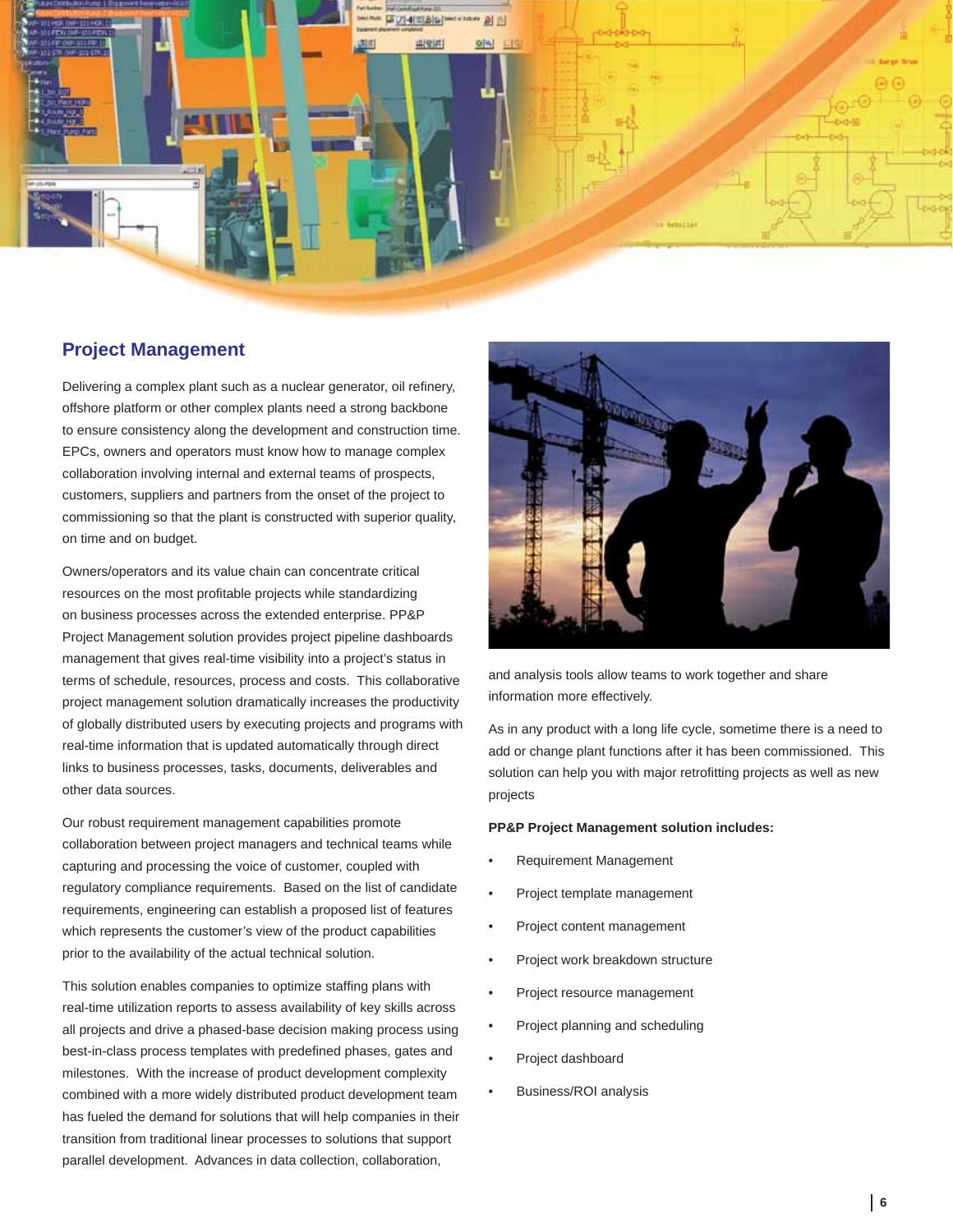

# **Asset Lifecycle Management**

A plant is a large and complex system of mechanical equipment piping, instrumentation and process automation, electrical supply, steel structures and civil engineering. Many disciplines of engineers, and a multitude of experts in finance, purchasing, equipment supply, as well as operating and maintenance workers, work in various ways to create and use information relating to a plant. Plant physical assets are extremely valuable and so is all the information relating to the plant that owners and operators need for operation and maintenance. Within the life cycle, plants may undergo revamps to accommodate changed formulations, new products or processes, or just to extend the operational life of the plant.

The cost of transferring information for a major facility from the commissioning to the operations phase can cost millions. PP&P Asset Lifecycle Management solution is intended to provide the primary repository to an organization's information and the application used by all people working within teams to manage information and the processes that govern them throughout their lifecycle. Dassault Systemes PLM system stores information and relationships about plant information and to manage associated processes throughout the enterprise. Users may find new assignments, comments and markups on their work, approval and disapproval from reviewers and files from teammates. It is a source of information about the state of the organization's products or assets and processes that can be explored graphically.

We provide a technology to enable people to gain control over information, cut tedious administration, work more effectively and cope better in the highly competitive jungle. While many designoriented companies initially feel their need is to manage all the documents and the entire set of CAD they create, we provide a system to manage data for use in the whole plant life cycle that includes operation and maintenance, rather than documents for the construction phase alone. A major competitive strength of our solution is that it is a flexible PLM system that can be customized to meet many customer requirements and is easily changed and updated when needed. The information may have been created using many different software tools that generate files, such as CAD, analysis and office tools.



#### **PP&P Asset Lifecycle Management solution includes:**

- Data vault and document management •
- Workflow and process management •
- Operation scheduling •
- Operation work instructions and documentation •
- Operation simulation (equipment and human) •
- Systems diagrams, including Piping and Instrument Diagrams (PID), schematics and electrical one-line-diagrams •
- Hazard and safety assessment •
- Shutdown and turnaround planning •
- Equipment and systems inventories •
- Equipment replacement •
- Engineering document and specifications management •
- Bill of Materials •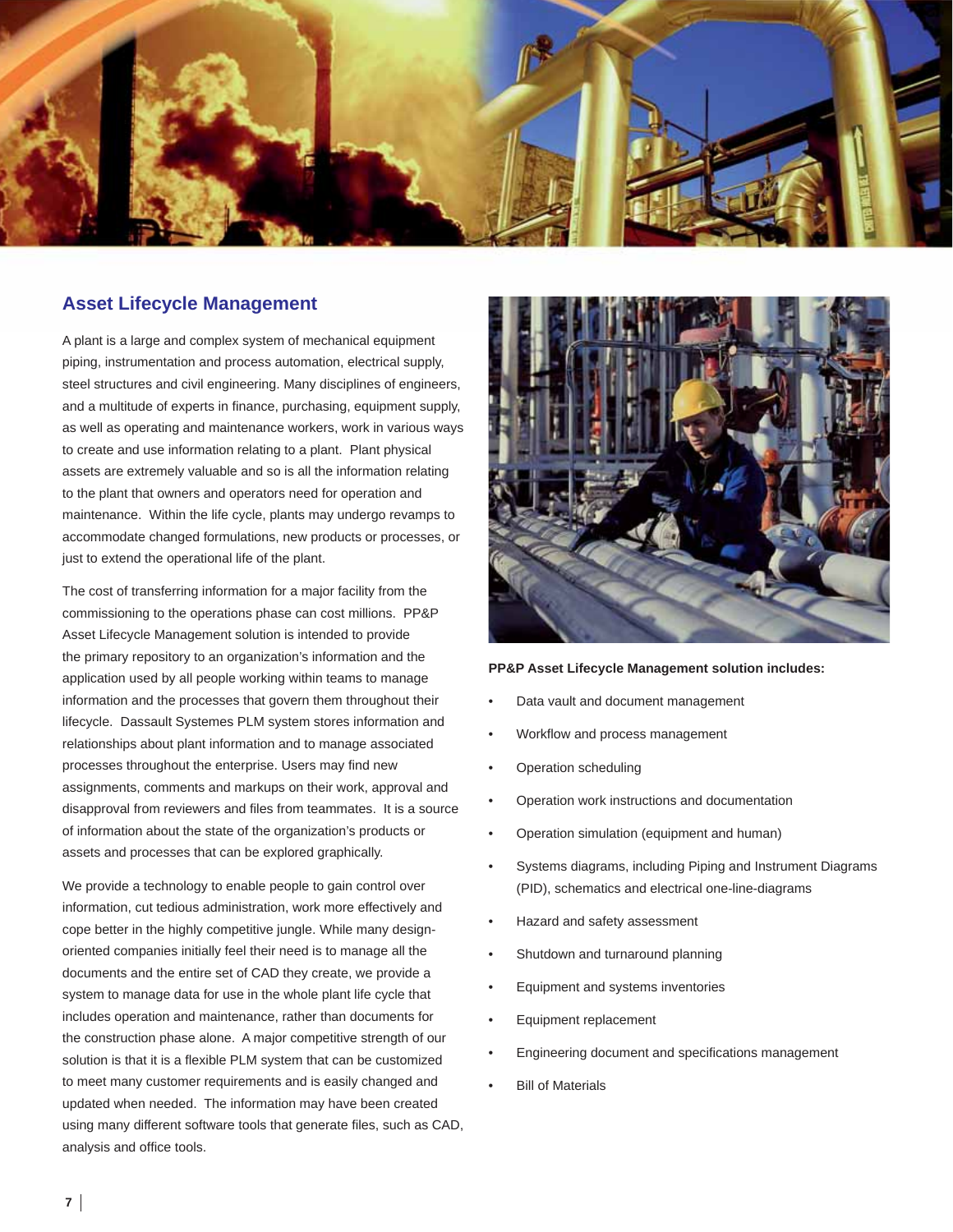

# **Supplier Management**

Across the PP&P industry, the percentage of value created in supply chain continues to increase. Globalization of design and construction calls for a product development platform that can handle the complexity of a globally dispersed ecosystem. With direct materials and engineered goods representing more and more of an organization's spending, engaging value-chain members early in the process will bring the greatest benefits.

PP&P Supplier Relationship Management solution is designed to cover the entire spectrum of managing a plant development sourcing ecosystem. This includes understanding the business drivers that can differentiate utilities & power, oil & gas and process plants.

With our solution, engineers and quality managers can give their suppliers real-time access to relevant project information, making them an integral part of the early design collaboration, quality management and supplier execution processes. The suppliers are assigned responsibilities related to specific parts, allowing multiple suppliers to work together on the same assembly with differing visibility and access. Part quality plans can be assigned at the same time, ensuring the suppliers follow standardized improvement and planning methodologies and best practices.

Supplier performance is tracked through supplier scorecards comprised of report metrics on Key Performance Indicators (KPIs) from plants, certifications and supplier capabilities. As a result, development plans can be devised together with the suppliers to maximize the value of strategic relationships. This enables the ability to perform continuous improvement to processes and handoffs between OEMs and key supply chain stakeholders.

Organizations can reduce operational costs and improve profit margins by leveraging bill of material and other related data to build standard request-for quotes (RFQs) and quote responses for complex products and as well as off-the-shelf components. We help companies streamline sourcing and product cycles through improved supplier communication, resulting in reduced supplier bid



response time and improved bid accuracy. Suppliers can submit ECRs (Engineering Change Requests) and collaborate with different functional groups early and throughout the product lifecycle allowing companies to reduce development costs and accelerate time-tomarket.

#### **PP&P Supplier Relationship Management solution includes:**

- Supplier management •
- Supplier qualification and ranking •
- Supplier capabilities management •
- Supplier spend management •
- Supplier process collaboration •
- E-RFx & bidding •
- IP management •
- Engineering package exchange •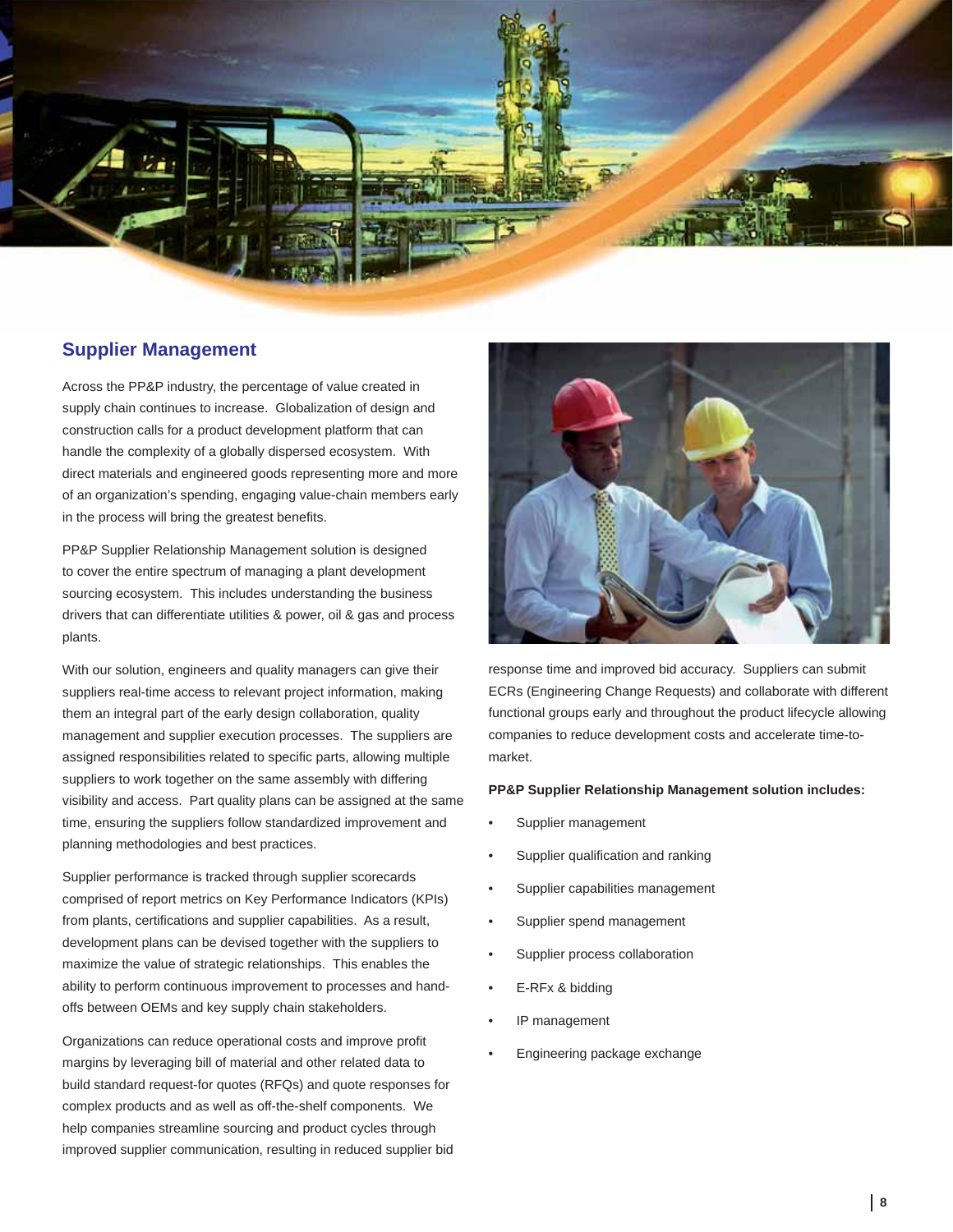

# **Structural Frame**

Plants typically involve large and heavy equipment and their structures must often be built around this. This particularly applies to projects in the oil and gas, nuclear, mining, hydroelectric and pharmaceutical industries. Plant structure and the coordination of construction with plant equipment is one of the most important considerations in plant design. Unlike generic CAD solutions, the PP&P Structural Frame solution from DS has been developed in cooperation with leading EPCs. This ensures that applications follow professional practice and meet the requirements of EPCs and classification societies.

PP&P Structural Frame solution provides intelligent templates that allow the designers to capture and re-use knowledge and design intent to greatly reduce the time required for design. This solution supports a smooth transition from general arrangement (the output of the project development phase) to the basic design or class design, where rules and strength calculation are required. FEM analysis can be carried out either by CATIA or through interoperability with commercially available solvers such as MSC-Nastran, ANSYS, or GTSTRUDL.

We provide knowledge templates to automate many difficult cases while maintaining all project specifications. As not all structural details are standard, this solution provides efficient interactive tools to create individual details that still carry the full spec-driven implementation. Copy and paste interactions allow for reusing of existing design components to rapidly complete the detailing.

During the detailing stage, additional data is produced to represent the different stages of each part. These stages can include variables such as special plate profile or beam cutting. For nontraditional steel work, an interface to ALMA is provided where nesting and specialty plate steel cutting can be performed.



#### **PP&P Structural Frame solution includes:**

- General steel frame layout and zone-split •
- Structural foundation and secondary structure •
- Steel frame structure detailed design •
- Offshore structure functional and detailed design •
- Special section structure lofting, including template creation •
- DPM for construction assembly simulation •
- ALMA integration for nesting and steel cutting •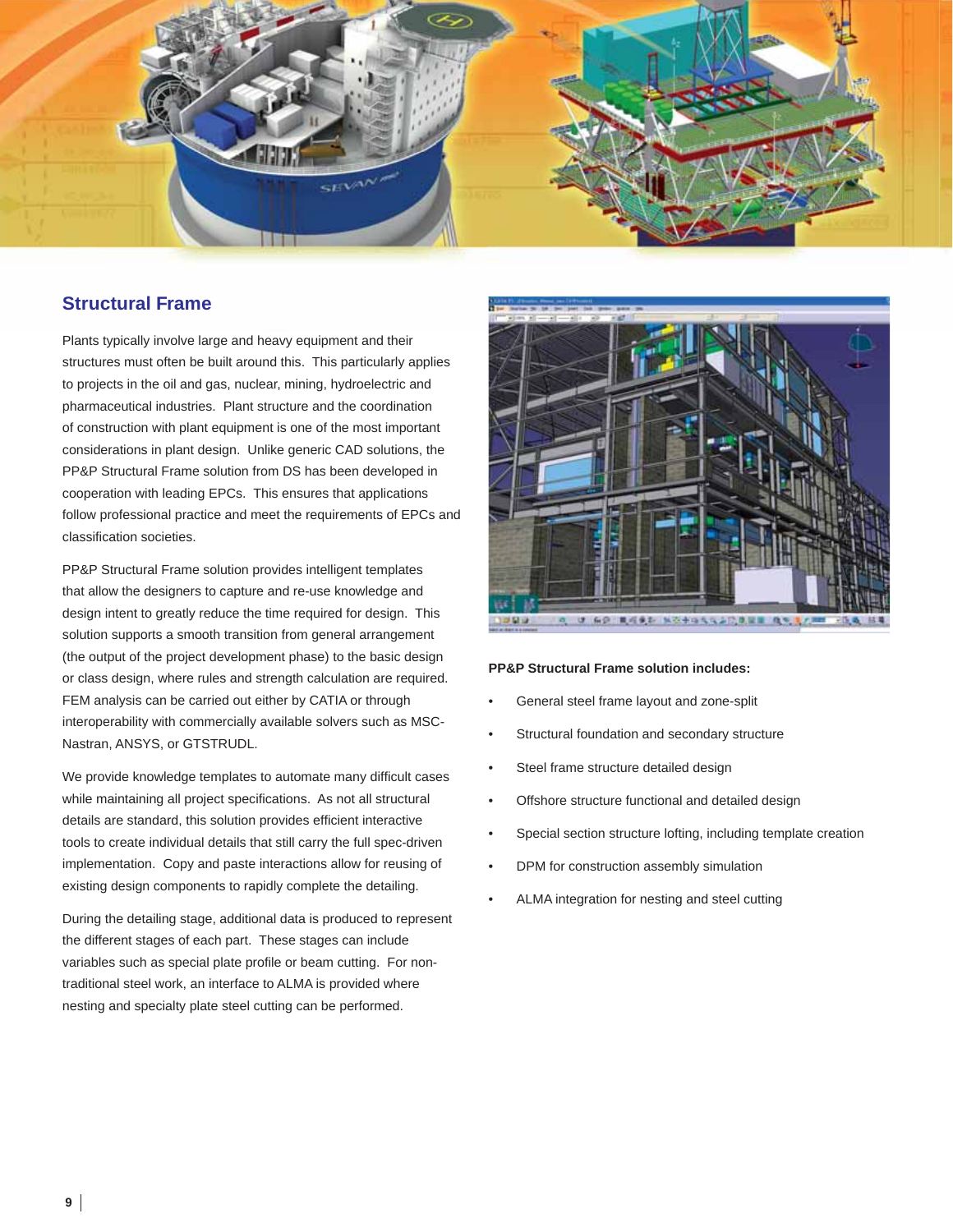

# **Fluid Systems**

The PP&P Fluid Systems solution provides a full complement of traditional piping and HVAC design functions. System diagrams provide logical process definitions and convey specifications for both piping and HVAC routing. The software allows users to define connections across disciplines. These connections can be analyzed and tracked within the PLM environment, which facilitates tracking of design modifications.

Moving from the basic design, where the main layout is decided, the solution allows the re-use of the zone-split schema. Originally defined for plant structure breakdown, the zone schema is used at this stage to decide how piping and other system should be spooled, which improves construction planning by associating system components and BOMs with particular zones of the plant.

Because the basic design is organized in a single view of zone assemblies, detailing is highly automated and takes advantage of the knowledge defined and saved in the specification catalogs. In addition, logical diagrams and design rules help automate parts placement and catalog component selection. This allows designers to spend more time on optimal layouts and reuse practices proven successful on previous projects.

Detailed design activities are actually preparation for construction because critical manufacturing data for pipe bending and flanging is being captured. DS PLM can also interface with standard isometric diagramming applications, like ISOGEN from Alias.

All plant process systems follow the same logical breakdown structure as the plant's structural zone plan. This benefits users because final plant construction sequences that apply to the zone also apply to process systems. More detailed processes, such as pipe bend simulation, can be conducted to verify whether a given spool can be manufactured or whether adjustment are required before part manufacturing will become practical.



#### **PP&P Fluid Systems solution includes:**

- Piping and instrumentation diagram •
- HVAC diagrams •
- 3D functional design •
- feugue etummolum zzriuscilit venisit iril ex ex et velisisl duis nos Piping detailed design •
- Piping manufacturing extraction (spool drawing) •
- **•** HVAC detailed design •
- HVAC manufacturing drawing extraction •
- Support and hangers design •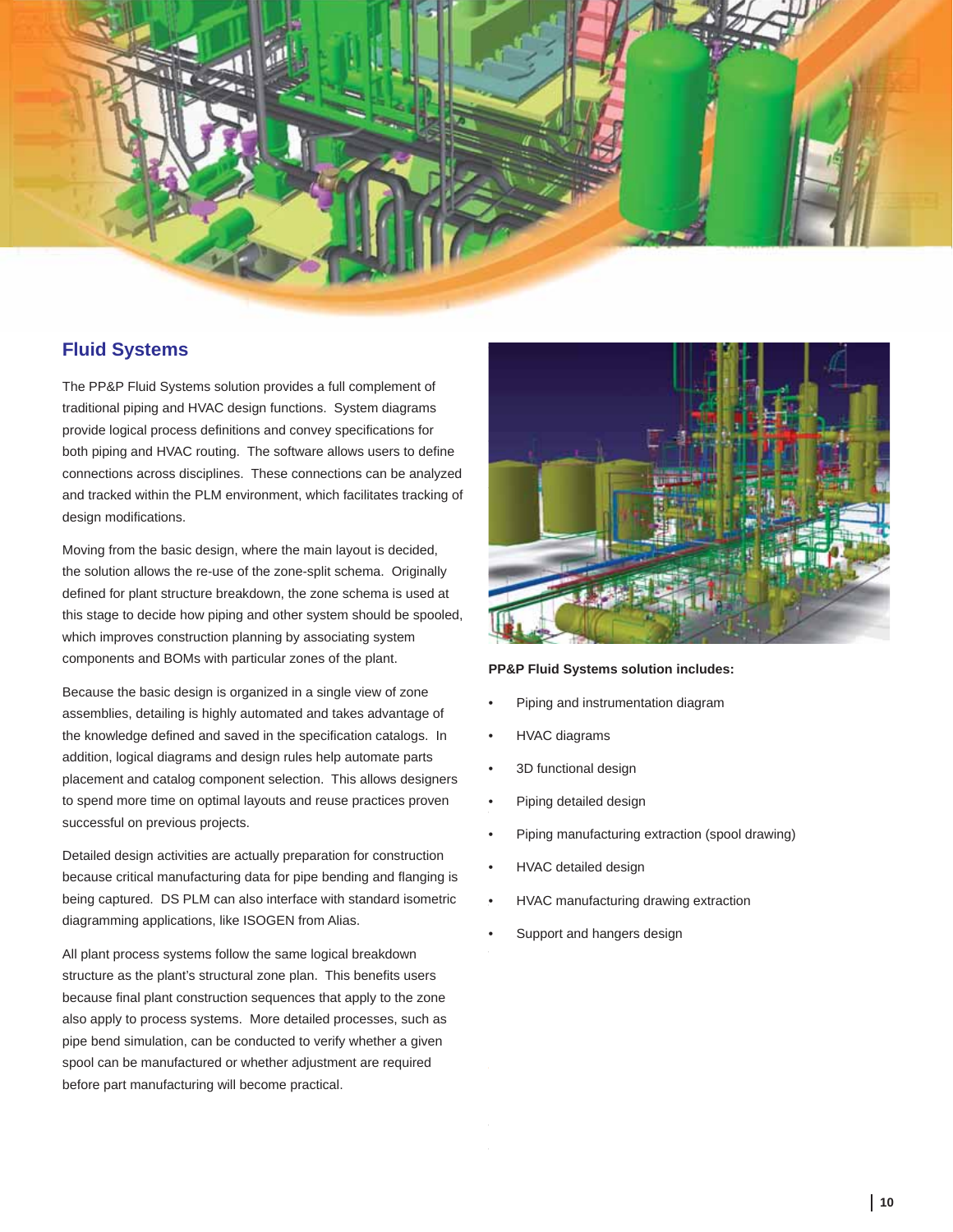

# **Electrical Systems**

DS delivers a unique solution to address the complex electrical design requirements of today's plants. Capabilities range from simple diagrams to major cable pulls. Depending on the design strategy used by the EPCs, DS supports designs that use ladders and cable trays, as well as direct routing through hangers when space is limited.

Leveraging the integration with EDSA electrical simulation application from EDSA Micro Corp., this solution allows electrical designers to simulate short circuits and manage load capacities. By using its network of diagrams, users can manage and route very large network of cables using a dedicated cable database implementation. Cables are routed as the realization of the logical design in the diagram, taking the pathway of 3D hanger layout into account. The ability to maintain the cable data in the same PLM environment as the rest of the design data provides unique integration.

To support construction by zones, trays and hangers can be structured within the same assembly structure as the rest of the physical parts. This enables higher level of supplier coordination, component delivery and palatising ready for installation. For actual cable pulls, cable lists can be produced from the PLM environment to support the work instructions.

## **PP&P Electrical Systems solution includes:**

- Electrical diagram •
- 3D cableway layout •
- Detailed design with ladder, trays or hangers •
- Cable and wire routing •
- DPM assembly •
- Work instruction extraction (cable lists) •
- Power distribution, simulation, load analysis and outage analysis •

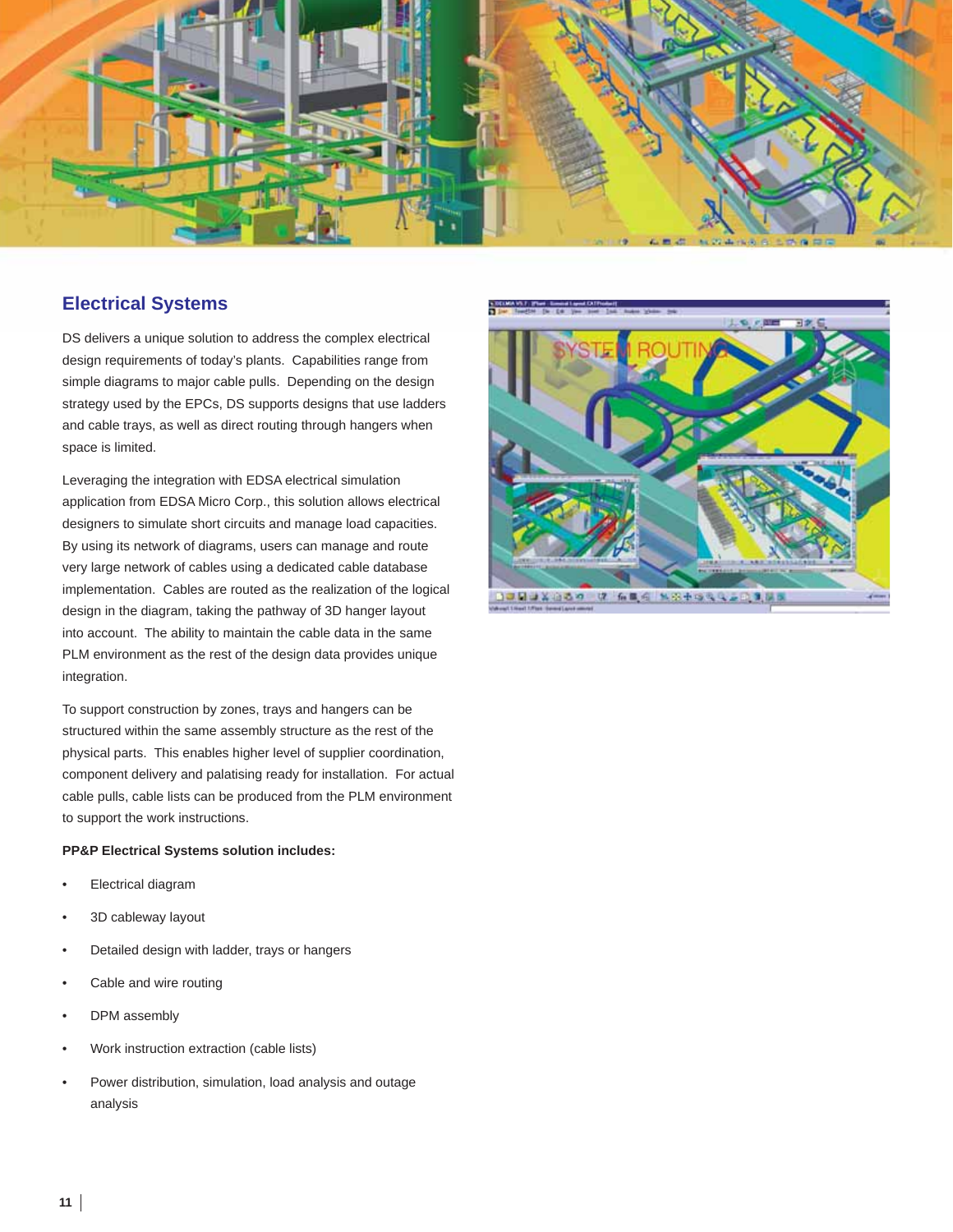

# **Mechanical**

As the demand for flexibility in engineering continues to rise, the need for mechanical CAD in the design of plants and offshore facilities is increasing. Due largely to its strong history in industries such as automotive and industrial products, DS supports a large range of CAD translators and industry exchange standards, including STEP and IGES. This makes design re-use easier than if the software had been designed exclusively for plant design and offshore industries.

Some EPCs have the need to design and construct not only the plant, but some of the equipment used within the plant. For those EPCs, the benefit of DS PLM is especially high, as they can design multiple products while supporting only one global PLM environment. This reduces the cost of maintaining and operating the system, as well as training costs as engineers need to learn just one user interface and toolset, regardless of the discipline.

In mechanical design, where forged and machined parts must be produced, DS PLM manages manufacturing processes, including workflow, equipment optimization, stock management and NC programming.

## **PP&P Mechanical solution includes:**

- 2D layout for 3D designers •
- Assembly and part design •
- Surface and shape modeling •
- Sheet metal design and production •
- Composite design and production •
- DPM machining, NC milling and lathe machining •
- Manufacturing drawing generation •

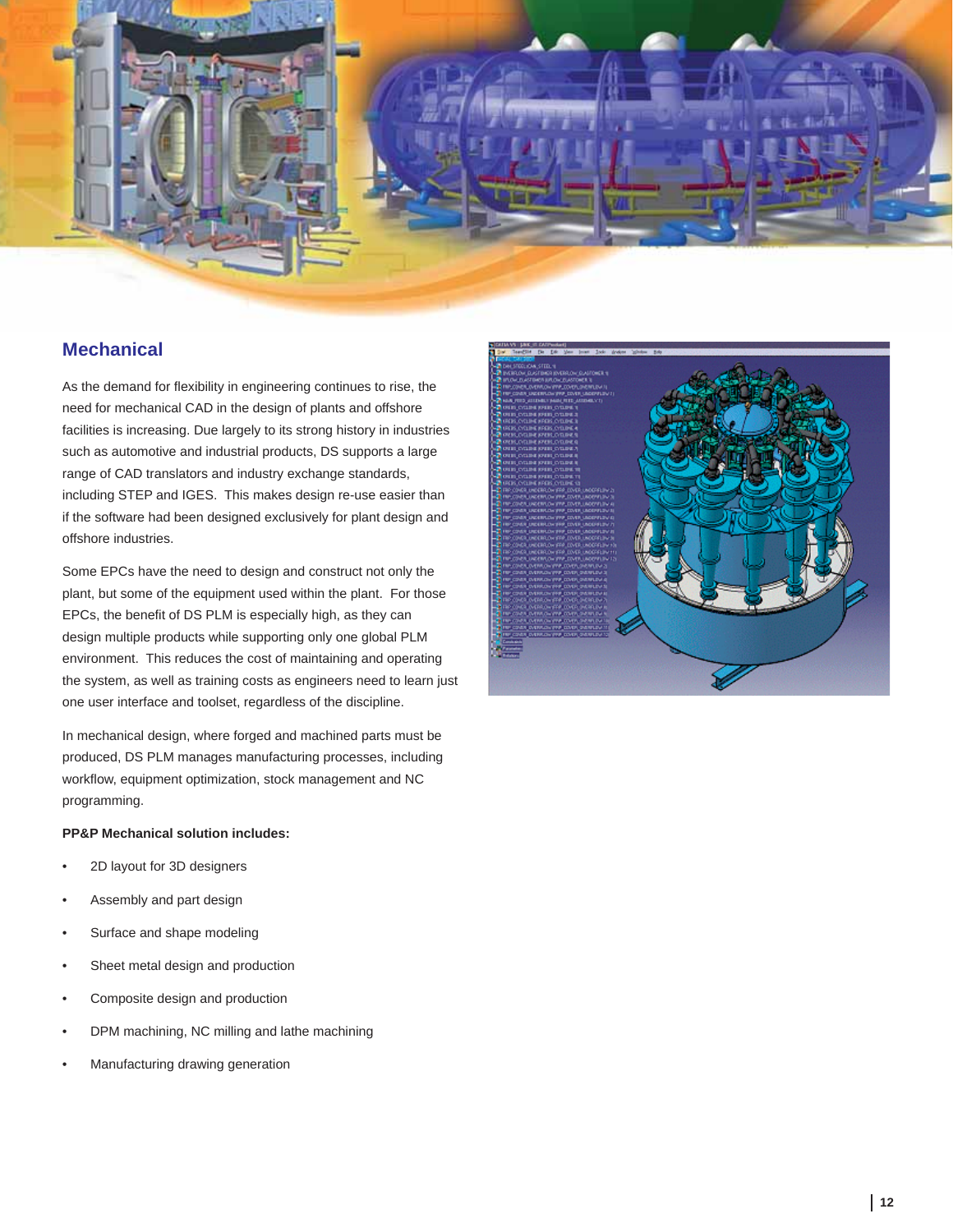

# **Simulation and Validation**

Organizations in the Process, Power & Petroleum industry must address tough challenges, such the need to meet stringent environmental and safety requirements and accurately simulate large structures and component parts that are subjected to myriad stress and wear scenarios. The effects of severe wind, water, radiation, and earthquake loads are critical to predict accurately.

PP&P Simulation and Validation solution, based on the Abaqus Unified FEA product suite and Multiphysics capabilities from our SIMULIA brand, enables you to accurately predict complex real-word behavior. This includes strength and deformation in large structures and equipment in linear and nonlinear analyses, the impact of thermal loads, vibrations, and degradation due to corrosion, and how fluids, gasses, and structures interact. Our industry-leading modeling and visualization software coupled with our sophisticated analysis solvers provide a complete and reliable solution for the PP&P industry.

Accurate structural analysis is imperative to ensure the safe and economical design of offshore structures, which need to withstand heavy loads from fluid currents, waves, wind, and earthquakes. The interaction of risers and pipelines with their foundations and underlying soil also warrants serious consideration. A range of material models along with special contact and loading conditions are required. Engineers must also perform fully nonlinear large displacement dynamic analyses to include time-dependent loads and structural response.

Our field consulting offices have worked with companies all over the world and have gained extensive experience. We can help you get started with the simulation and can support the implementation of our solution within your organization.

#### **PP&P Simulation and Validation solution includes:**

- A wide range of material models including metal plasticity, soil, creep, geotechnical and concrete damage •
- Nonlinear implicit and explicit dynamic analysis •
- Inclusion of fluid current and hydrodynamic wave loading •



- Pipe-in-pipe and pipe-soil interaction special elements •
- Modal and buckling analysis, response spectrum analysis, random response analysis •
- Embedded elements and rebars with pre-stress for modeling reinforcement •
- Quasi-static analysis capability for modeling creep •
- Thermo-mechanical and stress-diffusion analyses •
- Sophisticated contact modeling •
- Fully coupled stress-diffusion analysis •
- Pore pressure cohesive elements for modeling hydraulic fracture •
- Adaptive meshing for modeling material erosion •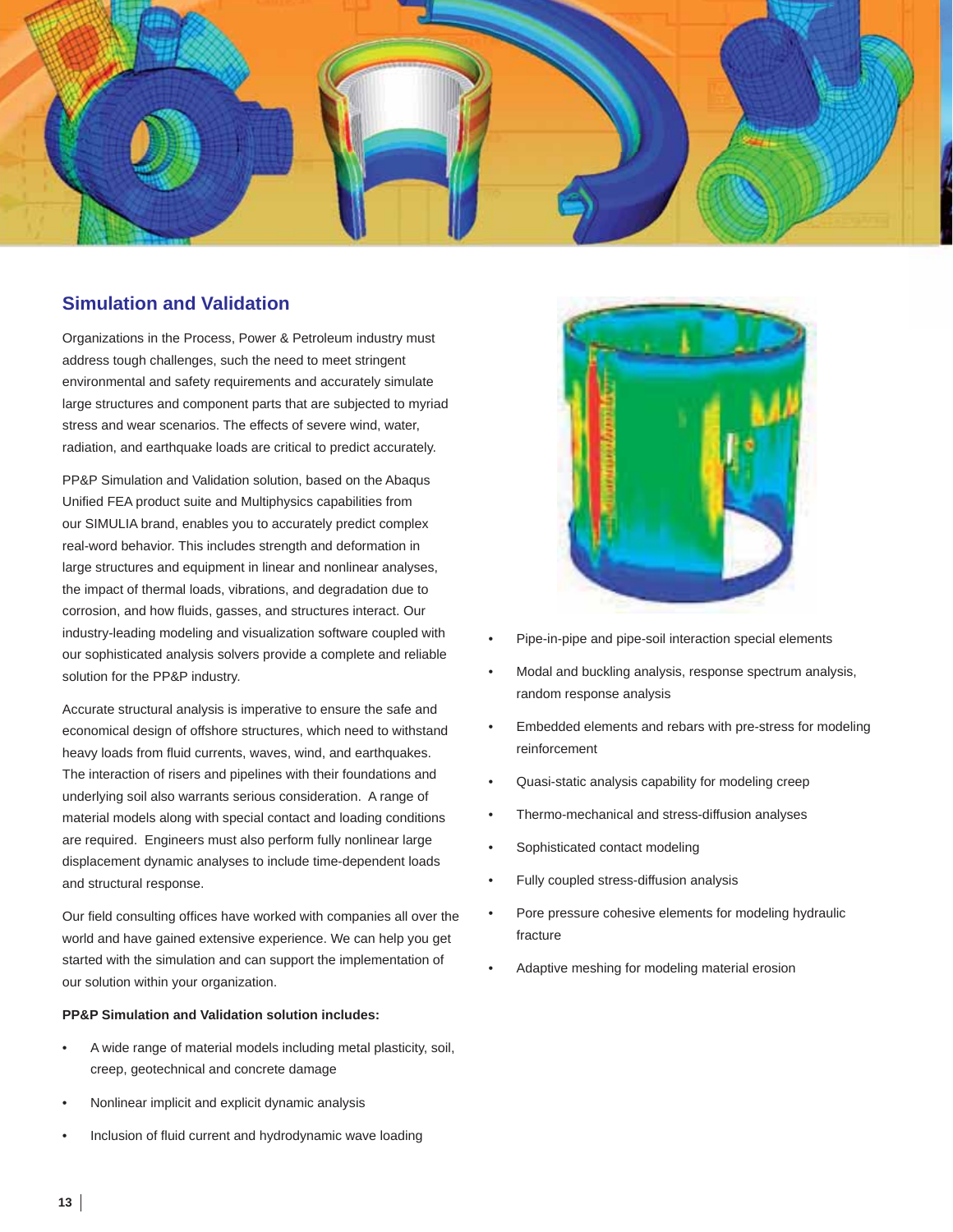

## **The Proven, Real World Solution**

Customers such as Hydro-Quebec, ITER, Edison International, Yantai Raffles, AREVA, Washington Group and many others are driving their successes by using our solutions. Here are their stories:

At Hydro-Quebec, CATIA V5 and ENOVIA enables enhanced collaboration with partners, and accelerated problem resolution during the project development stage – from analysis and optimization of variants, to engineering validation respecting design intent. Engineers can better integrate data from multiple disciplines, including mechanical equipment, fluid and electrical systems, and concrete and steel structures, in a single development environment. This supports shorter deadlines, enhanced quality and design, and improved cost control.

Yantai Raffles Shipyard cut conceptual design time by almost 70% during an advanced offshore stabilized platform project and met oil industry's toughest challenges. Access to unified, real-time product data allowed Yantai Raffles and their suppliers to collaborate and accelerate decision making. Intuitive, 3D-based instructions increased worker productivity, significantly reducing learning curves and errors. Financial and schedule impact analysis throughout the development and commissioning phases enabled on-time and on budget delivery to a very satisfied customer.

Our solution helps ITER, a joint international research and development project of a safe, cost-effective nuclear fusion device, manage massive amounts of data. The ITER machine alone will be made up of around 10 million parts coming from several hundred global suppliers, who will be able to collaborate efficiently across the development, manufacturing, and assembly phases of the machine. With our solution, data coming from multiple disciplines – mechanical, fluid, electrical, concrete and steel structures, etc. - will be captured within a unified, digital product definition for rapid access and design validation.



San Onofre Nuclear Generating Station (SONGS) creates and validates requirements and accurately assess proposals by requiring contractors to include 3D simulations in their bid requests. In addition to project planning, SONGS uses 3D models and simulations for training purposes, letting workers "see" the procedures they will perform during an actual project. Lessons learned on each routine task, such as refueling, are captured so that procedures can be studied and the most efficient sequences identified and documented. Our solution enhances SONGS' ability to perform one-of-a-kind projects efficiently, cost-effectively, and most importantly, safely.